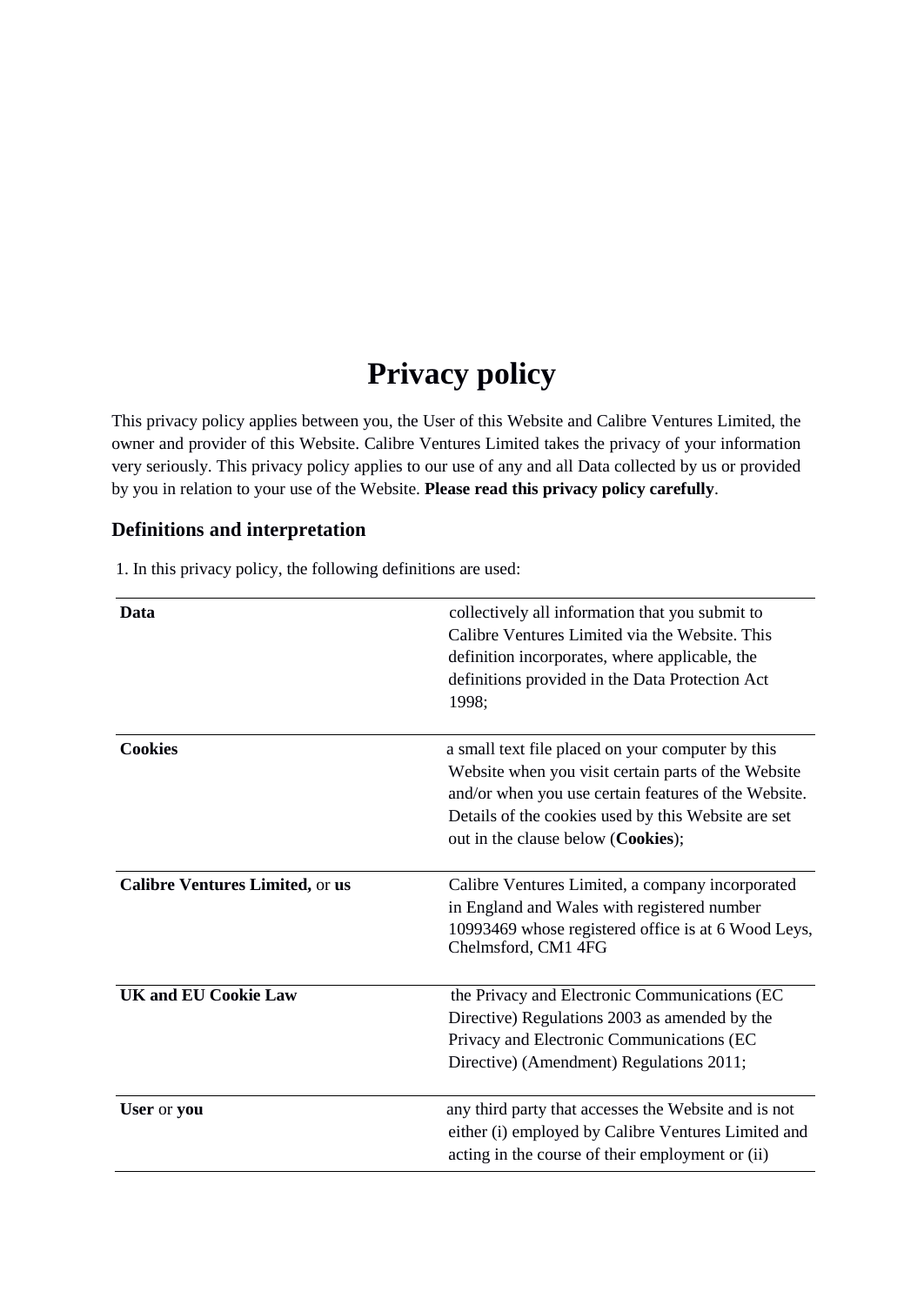engaged as a consultant or otherwise providing services to Calibre Ventures Limited and accessing the Website in connection with the provision of such services; and

**Website** that you are currently using, www.calibrehiring.com, and any sub-domains of this site unless expressly excluded by their own terms and conditions.

#### $\overline{2}$ .

In this privacy policy, unless the context requires a different interpretation:

- a. the singular includes the plural and vice versa;
- b. references to sub-clauses, clauses, schedules or appendices are to sub-clauses, clauses, schedules or appendices of this privacy policy;
- c. a reference to a person includes firms, companies, government entities, trusts and partnerships;
- d. "including" is understood to mean "including without limitation";
- e. reference to any statutory provision includes any modification or amendment of it;
- f. the headings and sub-headings do not form part of this privacy policy.

#### **Scope of this privacy policy**

3. This privacy policy applies only to the actions of Calibre Ventures Limited and Users with respect to this Website. It does not extend to any websites that can be accessed from this Website including, but not limited to, any links we may provide to social media websites.

#### **Data collected**

- 4. We may collect the following Data, which includes personal Data, from you:
	- a. Name
	- b. Gender;
	- c. Job Title;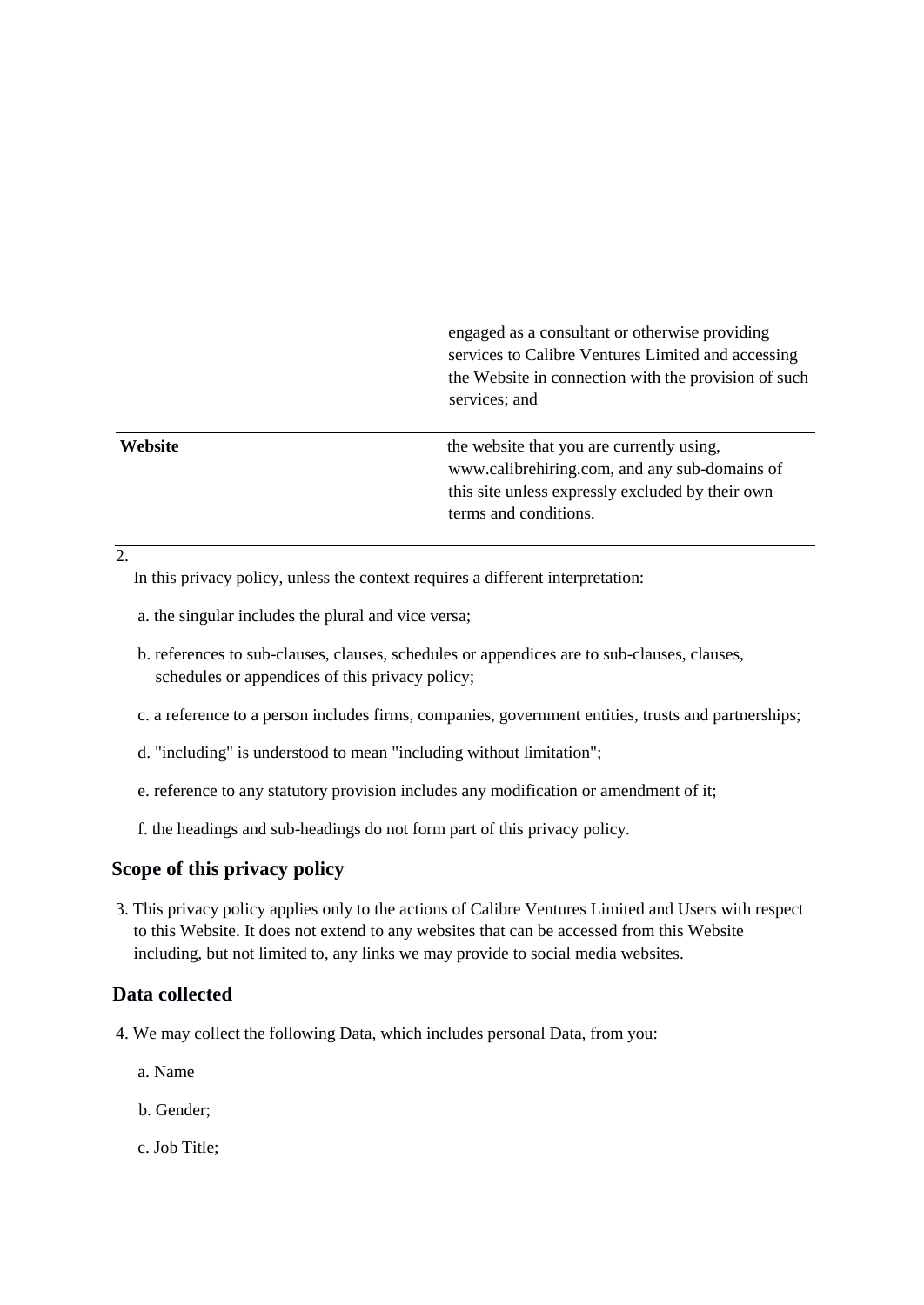- d. Profession;
- e. Contact Information such as email addresses and telephone numbers;
- f. Demographic information such as post code, preferences and interests;
- g. IP address (automatically collected);
- h. Web browser type and version (automatically collected);
- i. Operating system (automatically collected);
- j. A list of URLs starting with a referring site, your activity on this Website, and the site you exit to (automatically collected);
- k. in each case, in accordance with this privacy policy.

#### **Our use of Data**

- 5. For purposes of the Data Protection Act 1998, Calibre Ventures Limited is the "data controller".
- 6. We will retain any Data you submit for 12 months.
- 7. Unless we are obliged or permitted by law to do so, and subject to any third party disclosures specifically set out in this policy, your Data will not be disclosed to third parties. This does not include our affiliates and / or other companies within our group.
- 8. All personal Data is stored securely in accordance with the principles of the Data Protection Act 1998. For more details on security see the clause below (**Security**).
- 9. Any or all of the above Data may be required by us from time to time in order to provide you with the best possible service and experience when using our Website. Specifically, Data may be used by us for the following reasons:
	- a. improvement of our products / services;
	- b. transmission by email of promotional materials that may be of interest to you;
	- c. contact for market research purposes which may be done using email, telephone, fax or mail. Such information may be used to customise or update the Website;

in each case, in accordance with this privacy policy.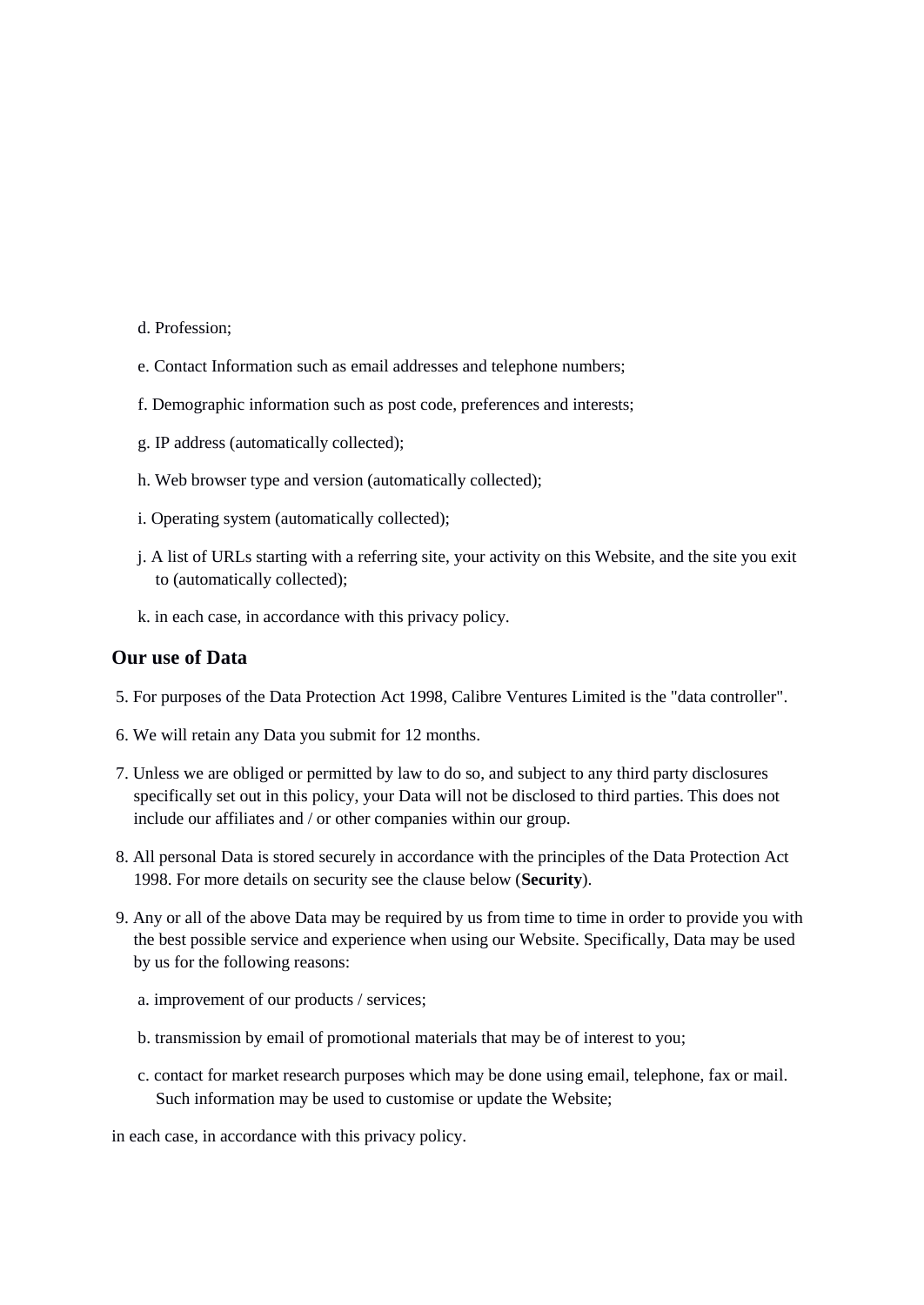# **Third party websites and services**

- 10. Calibre Ventures Limited may, from time to time, employ the services of other parties for dealing with certain processes necessary for the operation of the Website. The providers of such services have access to certain personal Data provided by Users of this Website.
- 11. Any Data used by such parties is used only to the extent required by them to perform the services that we request. Any use for other purposes is strictly prohibited. Furthermore, any Data that is processed by third parties will be processed within the terms of this privacy policy and in accordance with the Data Protection Act 1998.

# **Links to other websites**

12. This Website may, from time to time, provide links to other websites. We have no control over such websites and are not responsible for the content of these websites. This privacy policy does not extend to your use of such websites. You are advised to read the privacy policy or statement of other websites prior to using them.

# **Changes of business ownership and control**

- 13. Calibre Ventures Limited may, from time to time, expand or reduce our business and this may involve the sale and/or the transfer of control of all or part of Calibre Ventures Limited. Data provided by Users will, where it is relevant to any part of our business so transferred, be transferred along with that part and the new owner or newly controlling party will, under the terms of this privacy policy, be permitted to use the Data for the purposes for which it was originally supplied to us.
- 14. We may also disclose Data to a prospective purchaser of our business or any part of it.
- 15. In the above instances, we will take steps with the aim of ensuring your privacy is protected.

# **Controlling use of your Data**

- 16. Wherever you are required to submit Data, you will be given options to restrict our use of that Data. This may include the following:
- 17. use of Data for direct marketing purposes; and
- 18. sharing Data with third parties.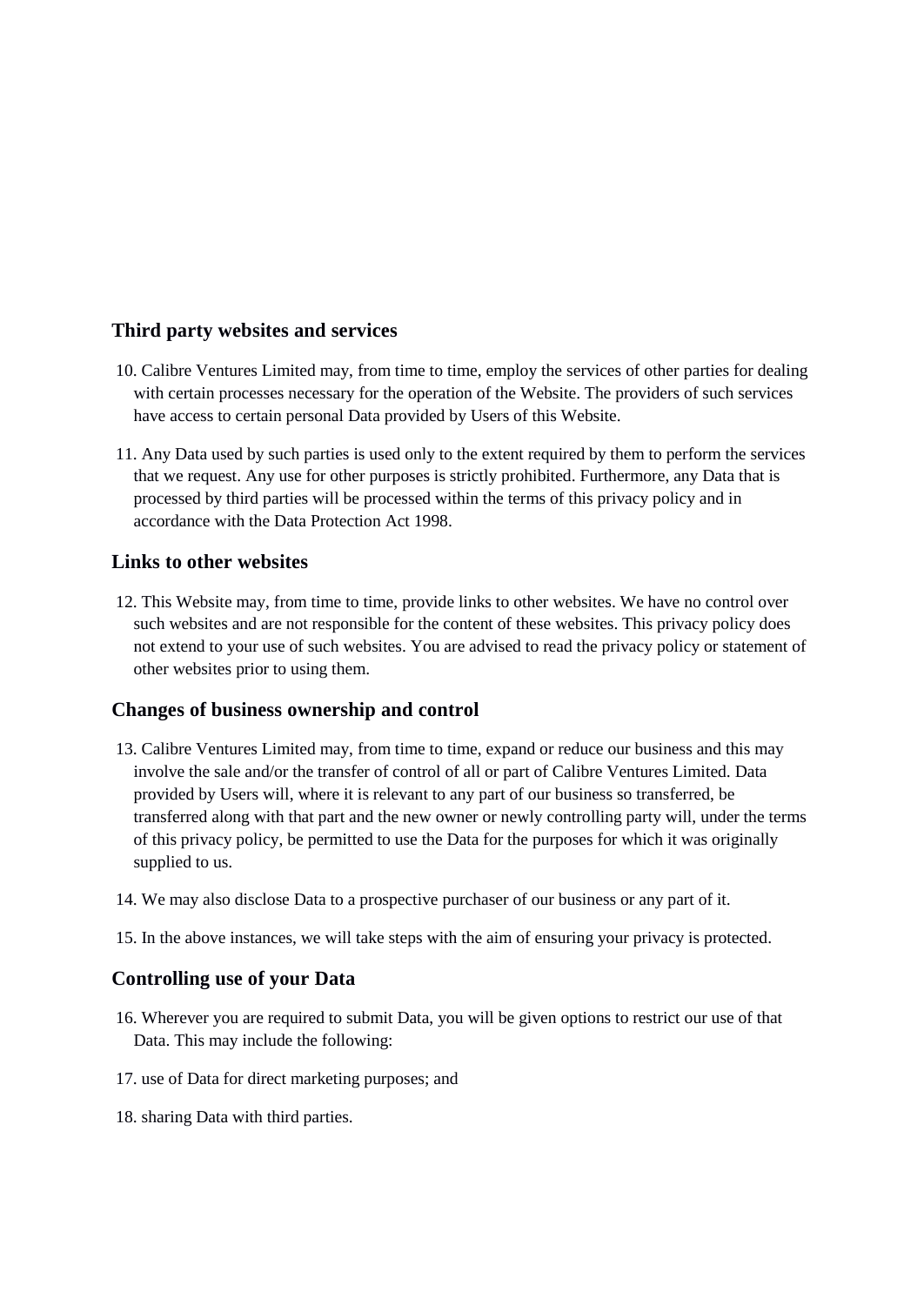# **Functionality of the Website**

- 19. To use all features and functions available on the Website, you may be required to submit certain Data.
- 20. You may restrict your internet browser's use of Cookies. For more information see the clause below (**Cookies**).

#### **Accessing your own Data**

21. You have the right to ask for a copy of any of your personal Data held by Calibre Ventures Limited (where such Data is held) on payment of a small fee, which will not exceed  $£10$ .

### **Security**

- 22. Data security is of great importance to Calibre Ventures Limited and to protect your Data we have put in place suitable physical, electronic and managerial procedures to safeguard and secure Data collected via this Website.
- 23. If password access is required for certain parts of the Website, you are responsible for keeping this password confidential.
- 24. We endeavour to do our best to protect your personal Data. However, transmission of information over the internet is not entirely secure and is done at your own risk. We cannot ensure the security of your Data transmitted to the Website.

#### **Cookies**

- 25. This Website may place and access certain Cookies on your computer. Calibre Ventures Limited uses Cookies to improve your experience of using the Website and to improve our range of services. Calibre Ventures Limited has carefully chosen these Cookies and has taken steps to ensure that your privacy is protected and respected at all times.
- 26. All Cookies used by this Website are used in accordance with current UK and EU Cookie Law.
- 27. Before the Website places Cookies on your computer, you will be presented with a pop-up requesting your consent to set those Cookies. By giving your consent to the placing of Cookies, you are enabling Calibre Ventures Limited to provide a better experience and service to you. You may, if you wish, deny consent to the placing of Cookies; however certain features of the Website may not function fully or as intended.
- 28. This Website may place the following Cookies: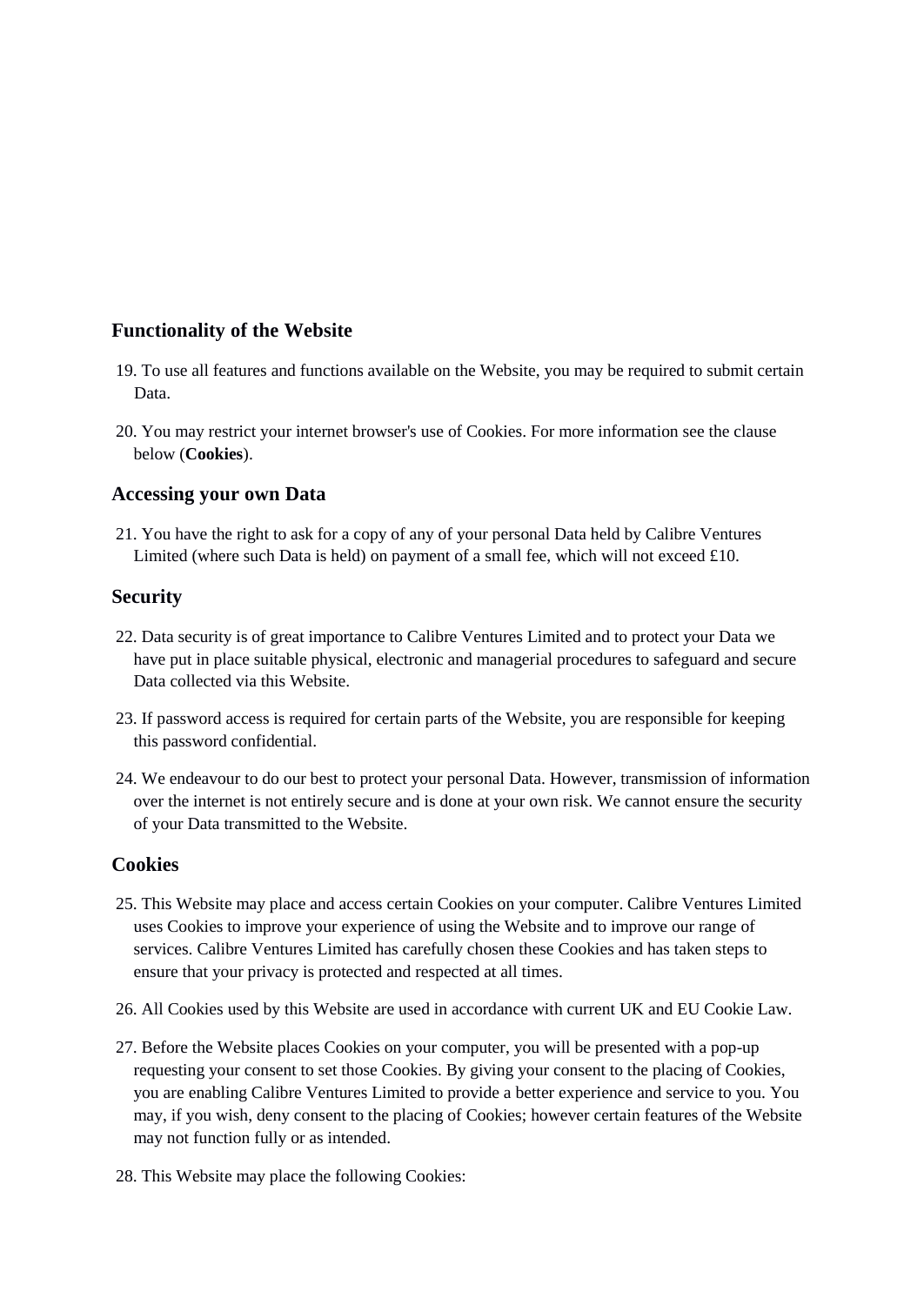- 29. **Type of Cookie Purpose** Analytical/performance cookies. They allow us to recognise and count the number of visitors and to see how visitors move around our website when they are using it. This helps us to improve the way our website works, for example, by ensuring that users are finding what they are looking for easily. Functionality cookies. These are used to recognise you when you return to our website. This enables us to personalise our content for you, greet you by name and remember your preferences (for example, your choice of language or region).
- 30. You can choose to enable or disable Cookies in your internet browser. By default, most internet browsers accept Cookies but this can be changed. For further details, please consult the help menu in your internet browser.
- 31. You can choose to delete Cookies at any time; however, you may lose any information that enables you to access the Website more quickly and efficiently including, but not limited to, personalisation settings.
- 32. It is recommended that you ensure that your internet browser is up-to-date and that you consult the help and guidance provided by the developer of your internet browser if you are unsure about adjusting your privacy settings.

# **General**

- 33. You may not transfer any of your rights under this privacy policy to any other person. We may transfer our rights under this privacy policy where we reasonably believe your rights will not be affected.
- 34. If any court or competent authority finds that any provision of this privacy policy (or part of any provision) is invalid, illegal or unenforceable, that provision or part-provision will, to the extent required, be deemed to be deleted, and the validity and enforceability of the other provisions of this privacy policy will not be affected.
- 35. Unless otherwise agreed, no delay, act or omission by a party in exercising any right or remedy will be deemed a waiver of that, or any other, right or remedy.
- 36. This Agreement will be governed by and interpreted according to the law of England and Wales. All disputes arising under the Agreement will be subject to the exclusive jurisdiction of the English and Welsh courts.

#### **Changes to this privacy policy**

37. Calibre Ventures Limited reserves the right to change this privacy policy as we may deem necessary from time to time or as may be required by law. Any changes will be immediately